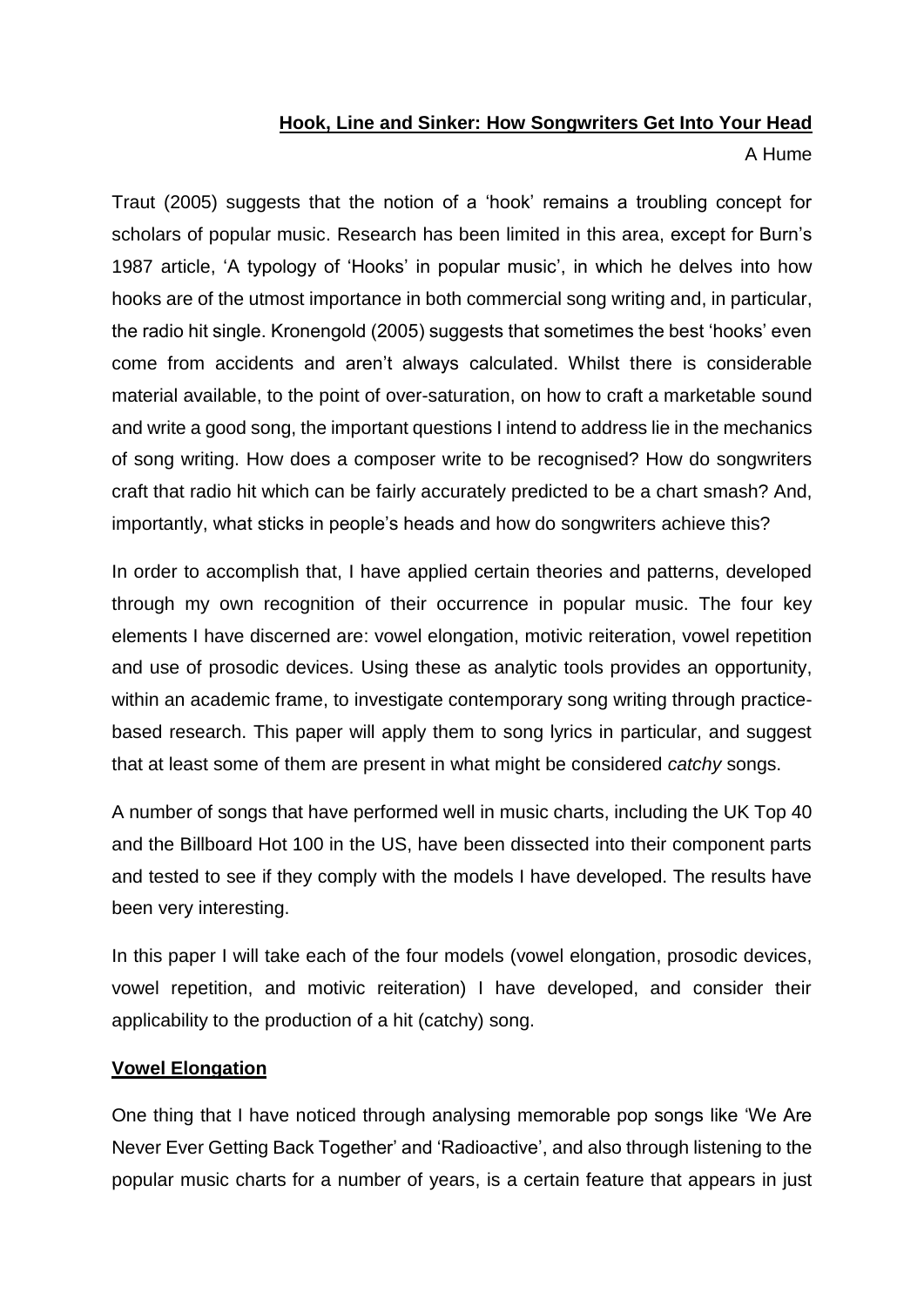about every song I've ever listened to. Whilst it is seemingly used most effectively in the pop genre, this factor is something that seems to appear throughout music in general. With regards to catchiness and memorability, what is it that makes the listener able to sing along to the song? It is that attribute, along with other factors concerning lyrics, melody and rhythm, that, in my view, is one of the most important. From my research I have found that one of the crucial factors in that is vowel elongation. Whilst, arguably, chart success may be influenced by a song having a streamlined marketing plan, its catchiness (memorability) requires more than that. Evidenced by its presence in so much music existing in places like the Billboard Chart or the UK Top 40, vowel elongation appears to be significant.

Vowel elongation concerns the lyrics of the song and how words are stretched, or drawn out, over longer note lengths than usual; it usually emphasises certain words, and can appear anywhere in a song. Don Traut (2005) touches on this with his work on accent patterns in songs, suggesting that emphasis on certain words can act as a hooking device through their standing out, comparatively, to the rest of the songs lyrical delivery. Elongation, as a form of emphasis, can enhance a song's hooking effect, by highlighting its emotional sensibility.

Vowels are elongated in words due to the inherent difficulty of attempting to elongate a consonant without the repetition of the consonant itself or it sounding unnatural. For example, the letter 'S' can be elongated to sound like a 'Hiss', but in a song this would be difficult to implement tastefully. Another example would be the letters 'N', 'M', and 'ing' sounds: whilst these can also be elongated, they suffer a similar issue as the letter 'S'. An example of repetition of the consonant would be '*C-C-Cold*'. These are forms of reiteration and elongation but in the case of '*C-C-C-cold*', consonantic reiteration. Vowel reiteration can also occur, as in Buddy Holly and The Crickets' 1959 hit song 'Peggy Sue Got Married' where the word is extended to five syllables and is sung like '*Understa-a-and*'. Whilst both are sub-forms of elongation, it is vowel elongation that is the most prominent in popular music. In '*C-C-*Cold' the 'C' is difficult for the tongue to elongate and so might be repeated in a faux-elongation of some kind.

Vowels, on the other hand, are much easier for people to elongate. For example, the word 'Hello' can be elongated in three places. When the word is divided into its syllabic components, the 'He-' part and the '-llo' part, the vowels can be elongated to draw out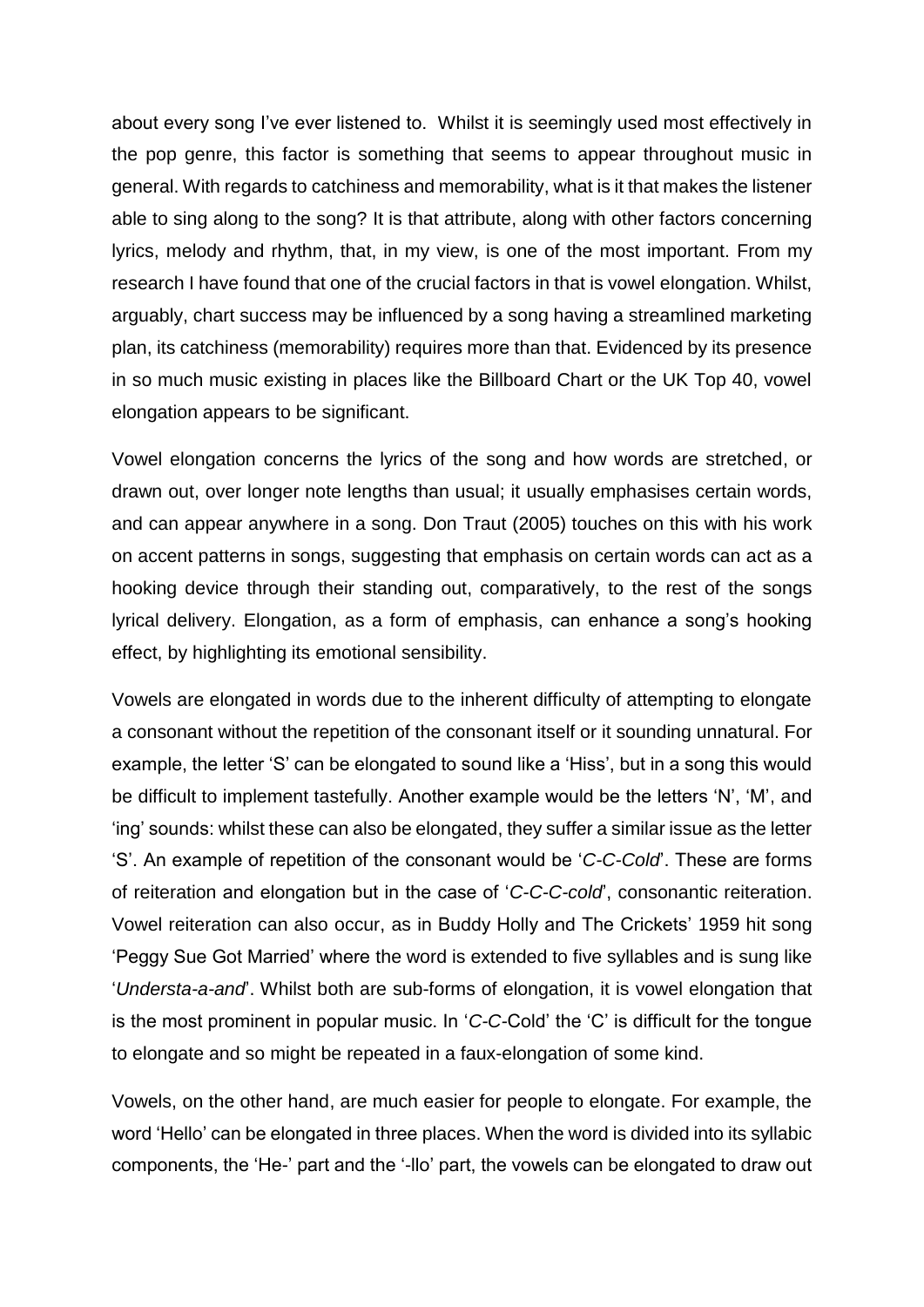the words length. Although the consonant 'l's are stretchable, in this instance, if the 'l' is rolled, the elongation of the 'e' or 'o' is more likely.

One of the places in a song I've noticed vowel elongations used most effectively, to create a catchy song, is in the chorus. Figure 1\* , below, shows a visual representation of vowel elongation being used in Taylor Swift's 2012 hit, 'We Are Never Ever Getting Back Together'. The diagram shows not only the note values that Swift sings in that particular segment of the chorus, but also the note lengths and their timings in relation to the song's tempo. This way the elongation of chorus lyrics can be seen in a visual representation.

Vowel elongation is also present in many nursery rhymes, which is interesting because, according to Sizer (n.d.), nursery rhymes teach infants how their parent's language works and also acts as an aid for memory development. An indication of how well these devices work is the age of some nursery rhymes and how they are still part of many people's musical and linguistic repertoire. One, 'Baa Baa Black Sheep', was written in the early 1700s and has been taught in preschools around the world. Generation after generation have passed this nursery rhyme down to their children which features vowel elongation, varying rhythmic lyrical patterns, and an interesting lyrical rhythm. Vowel elongation is present in both the nursery rhyme and its sung variant's first line.

1

<sup>\*</sup> Please note, all diagrams present in this paper have been designed and annotated by myself and are of my own creation.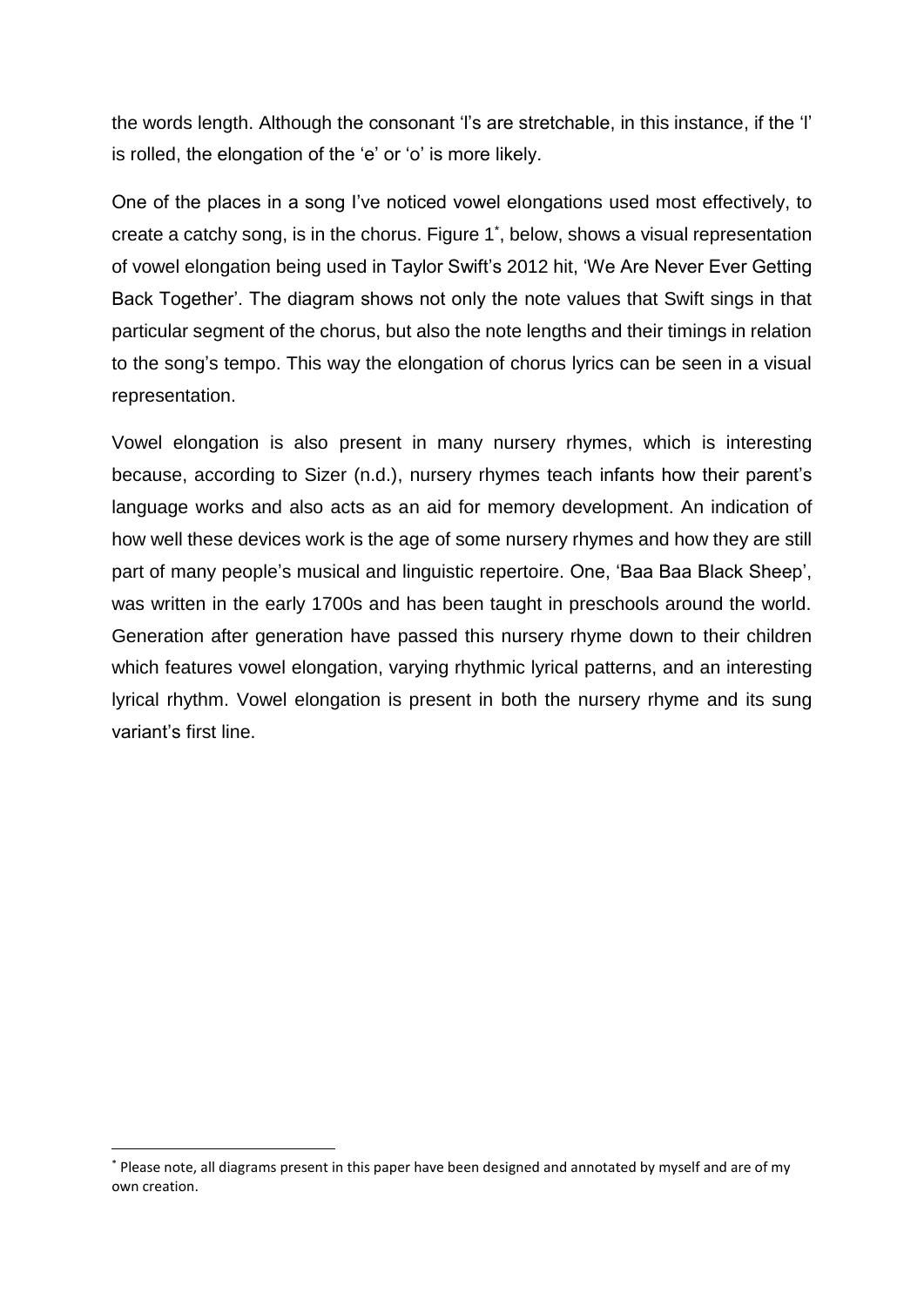

Note length in a visual medium represented by the red and black bars below the lyrics. Note lengths in musical terminology below the visually represented lengths.

The hyphenations in certain words show how they are broken up into syllabic parts and also show which vowel sounds are being stretched. The coloured bars below show the length of the elongation in musical terms. The lyrics are also placed in relation to their note values as shown in the MIDI note map above (Note: the lower rhythmic note on C2 every % note represents a kick drum beat and NOT the vocal melody which is above it.)

# Figure 1: Vowel Elongation in the chorus of Taylor Swift's 'We Are Never Ever Getting Back Together'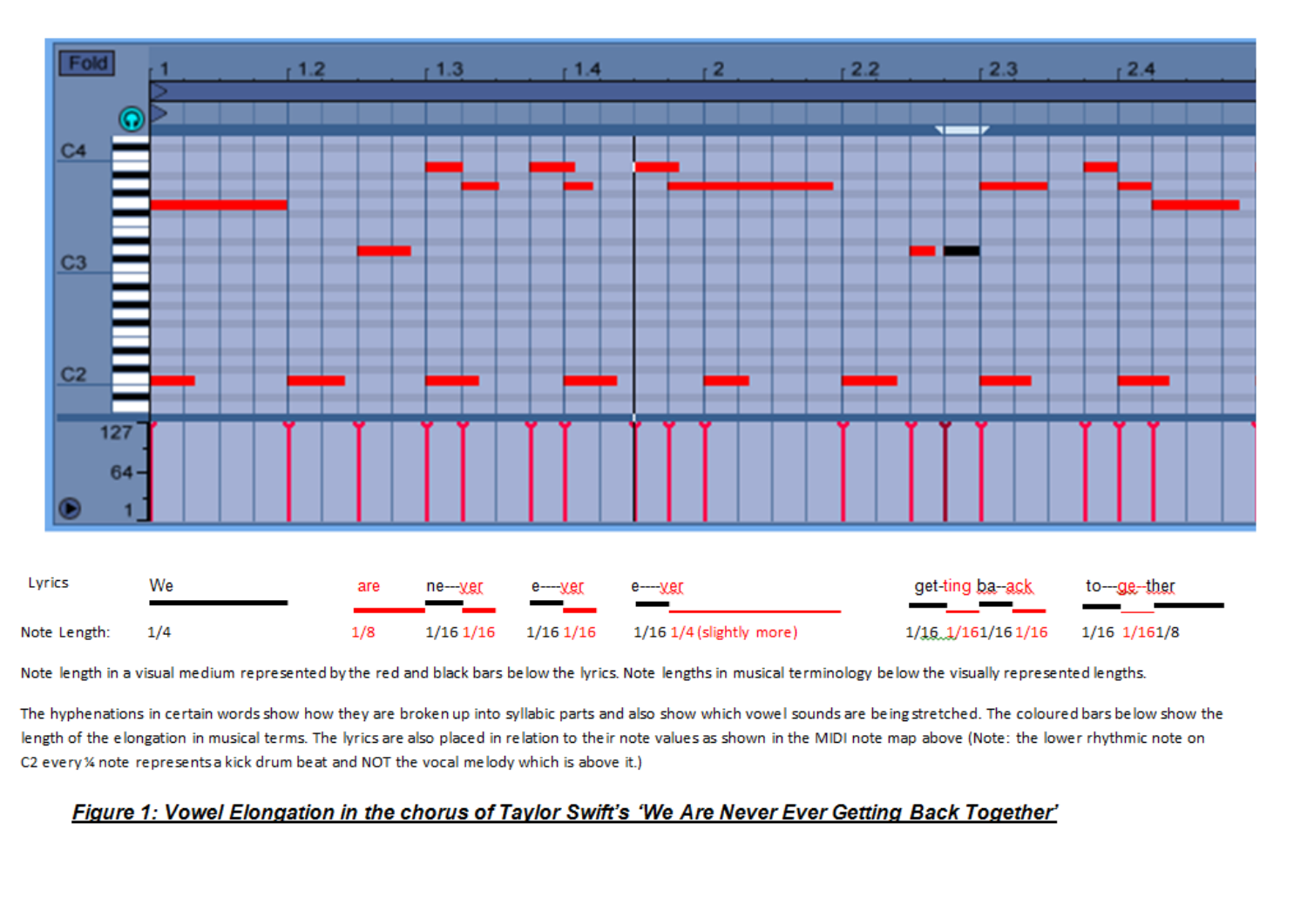As Figure 1 shows, there are only a few select lyrics that are elongated. The most noticeable are the '*We'* and the second '*ever'* which are elongated to a 1/4 note length, slightly more in the case of the '*ever'*. '*We'* is the first word to be elongated, through vowel elongation of the '*e*', and also the first word of the chorus. This separates the chorus' lyrical rhythm when compared to the pacing and rhythm of the prior pre-chorus section.

The vowel elongation clearly and purposefully initiates the chorus, almost like an abrupt statement. After the initial 1/4 note length '*We'*, the lyrics that follow have shorter note lengths, a combination of a 1/8<sup>th</sup> and four 1/16<sup>th</sup> notes, which creates a different rhythmic flow, or lyrical rhythm. This contrast, from long to shorter, snappier, lyrical note lengths creates an interesting lyrical rhythm.

It appears that when vowel elongation is coupled with lyrical rhythm, and used tastefully (an outcome that is pleasing to the ear), the effect in popular music is a catchy, memorable song which the listener will be able to sing along to after hearing its chorus only a few times. It should be noted, however, that it could be the case that vowel elongation should only be used in moderation in a song, so that it does not become stale (hence the warning of its 'tasteful' use).

Vowel elongation is not just present in present day pop songs, but also those from just about every other era. It is present in The Beatles 1963 chart topper 'Twist and Shout', where elongation occurs at the end of lyric lines. It is also present in the memorable chorus of Aha's 1985 hit 'Take on Me', in lines such as '*Take on me'*. That song, in particular, is an excellent example of vowel elongation and how it can be utilised in a chorus to memorable effect.

Vowel elongation also appears to transcend genre, as it is present in everything from modern day electronic dance music (EDM) to seventies Motown music. An example of EDM using vowel elongation is in Swedish House Mafia's 2011 release, 'Save the World' (2011). In Motown music, an example would be The Jackson 5's 1969 song 'Want You Back'.

Vowel elongation is an aspect of song writing which appears in every genre, and can therefore be classified as a *primary hooking device*. It can be heard in song writing in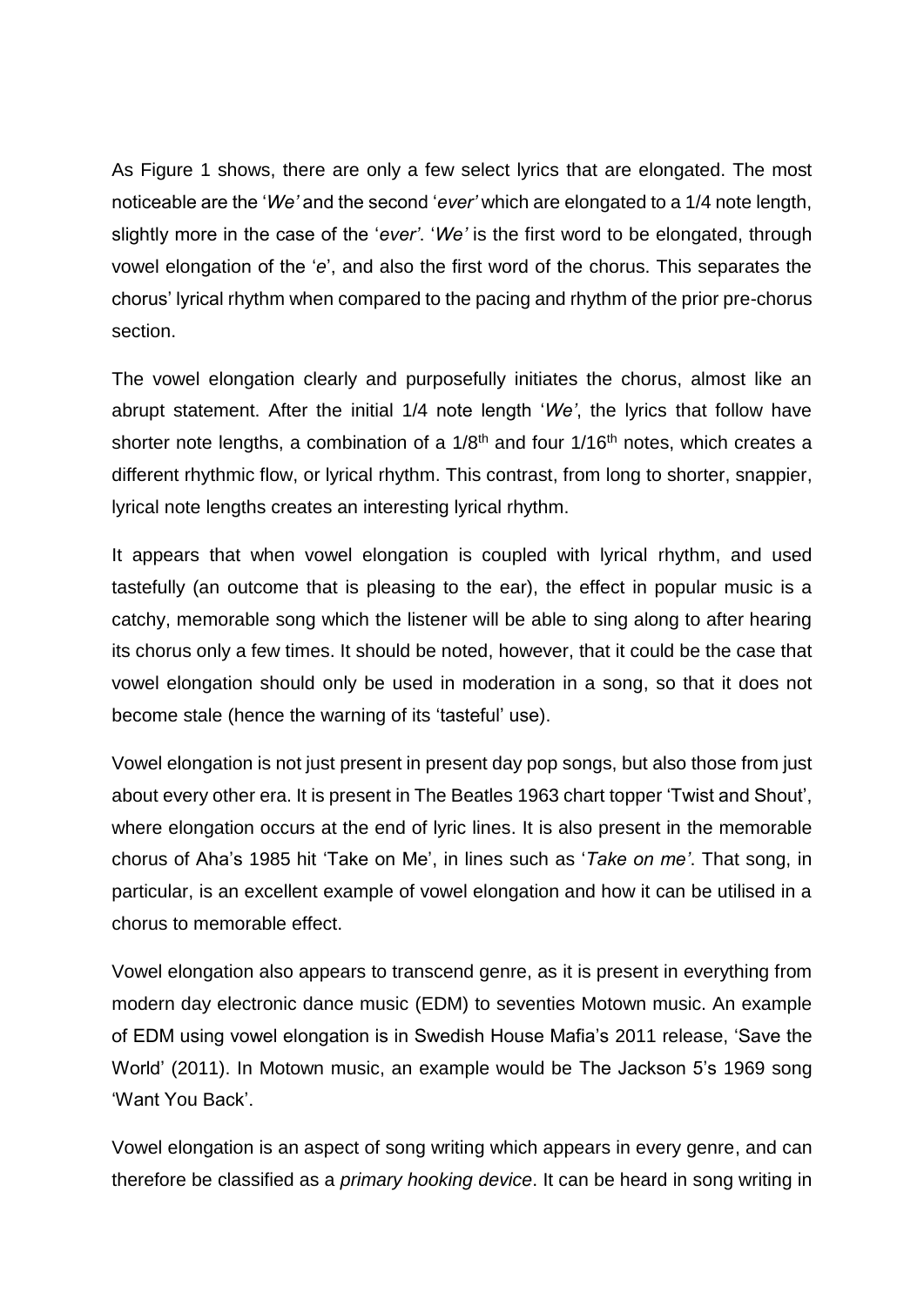genres from pop to rock, and everything in between, in some shape or form. Whether the song writers of these songs knowingly used vowel elongation to enhance their songs memorability and catchiness is unknown, but the effect this technique has had on the song, in terms of listeners being able to recite a song's lyrics, is remarkable.

In ballads, vowel elongation features strongly. In an example taken from Adele's 2011 album *21*, 'Someone Like You', elongations occur throughout the song: here, vowel elongation (due to the process stressing certain words) really emphasises its emotional content. Part of the reason why elongation may influence the listener's ability to recite lyrics could be due to its contrast with the flow and rhythm of the song. If a song's lyrics predominantly uses combinations of  $1/4$ ,  $1/8<sup>th</sup>$  and  $1/16<sup>th</sup>$  notes in the verses, and in the chorus introduces an elongated vowel of, say, a dotted 1/2 note length, the contrast will be easy to see. That change in note length produces a different rhythm to the lyrics, punctuating them differently when compared to the smoother and more rhythmic verse that came before it. Vowel elongation is arguably one of the most powerful and easy to use tools that a song writer has when creating a catchy, memorable song.

#### **Prosodic Devices**

A feature of catchy pop songs that appears to work in conjunction with elongated vowel sounds is the rhythm of the lyrics being sung. It is something that is present throughout the song and could be suggested as a crucial hooking device for lyrics, and one which may explain how song writers can get their lyrics stuck in the listener's head. Prosodic devices run though just about every song that contains lyrics, from classic rock ballads to nursery rhymes, and they are, in part, responsible for how lyrical passages of songs can get caught in people's heads, allowing them to remember them more accurately. Prosodic devices are present in the majority of pop hits played on popular music radio stations and, when used in conjunction with vowel elongation, enable those songs to have the most impact, allowing them to have a higher probability of the song's lyrics being memorised by the listener.

Prosody is defined as the patterns of rhythm and sound used in poetry, but also refers to the patterns of stress and intonation in a language. Prosody is something that human beings use on a regular basis in everyday life when talking, which can, and is, used to emote in conversation and song. For example, the many ways the word '*Hey'*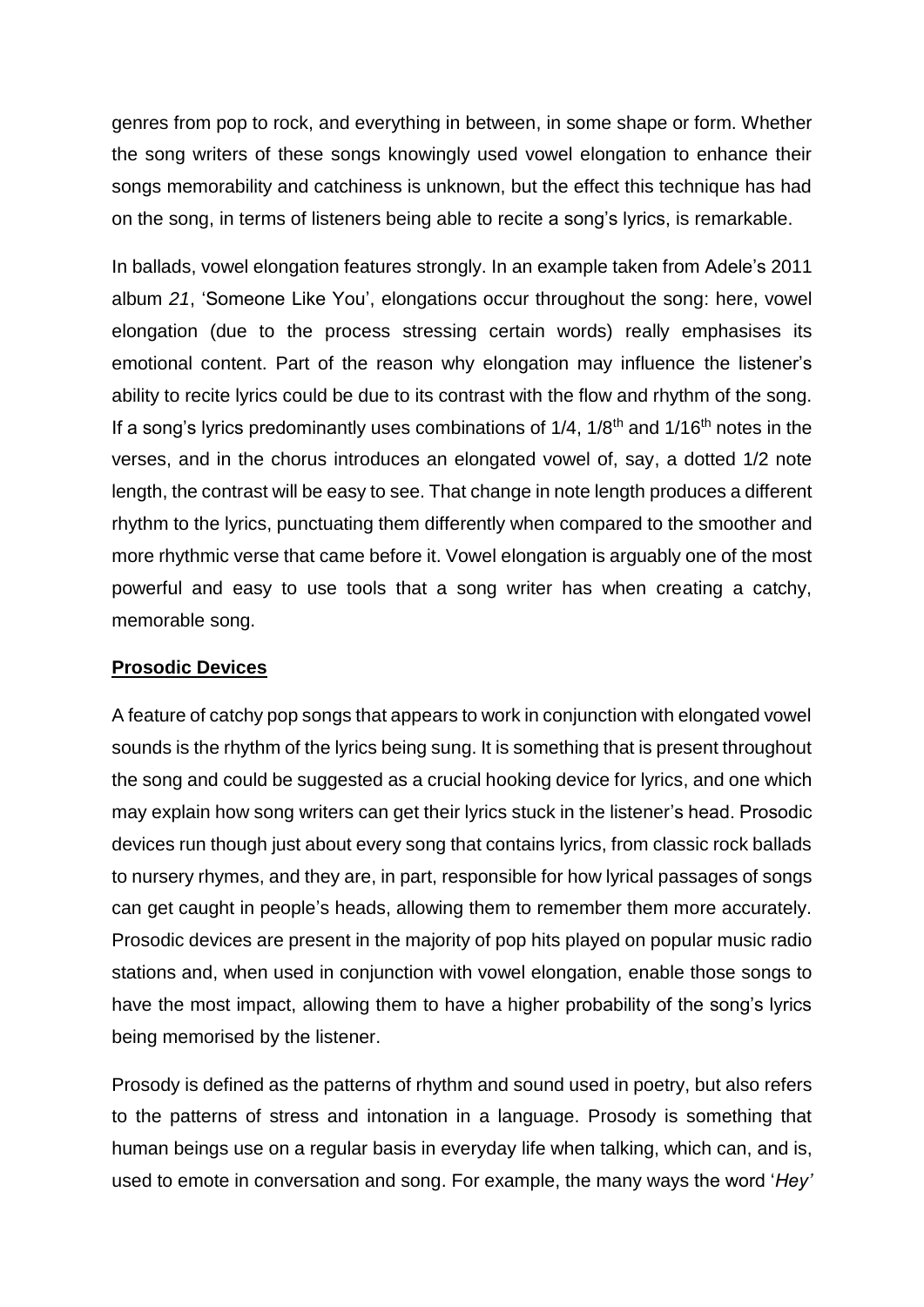could be articulated in different circumstances will depend on the prosody used. If one were to greet a friend, the tone would be vastly different from that of the way a police officer would address a criminal running away. In one, the tone may well be friendly, communicating an underlying subtext of familiarity, whereas the other would be sterner and more urgent in order to get the other person's attention. The subtext which, in the latter, would communicate urgency and a seriousness is not present in the former. The stress on the '*Hey'* used in the police officer's circumstance changes the emotion attached to the word, and also its delivery.

Prosodic devices are not just reliant upon the rhythm of the lyrics being sung, but also concern:

- Melodic patterns
- Pauses
- Extensive melodic leaps

In my view, the main aspect of prosodic devices are the timing of the lyrics and their rhythm in relation to the instrumentation behind the vocal. The rhythm of the lyrics being sung is reliant upon other factors, like pauses in the lyrical flow, which create space and rhythm in themselves. If the voice were to be perceived as an instrument, instead of something used to deliver the musical worded message of a song, the varying note lengths, pauses and rhythm of the lyrics would form the body of prosodic devices. The variance in note length and the use of pauses create a rhythmic hook, the lyrics sung providing a melodic hook. Those two combined features create a powerful hooking device that becomes even more powerful when coupled with vowel elongation. Vowel elongation forms the slower parts of the line, while the shorter, snappier lyrics sung in a mixture of  $1/8<sup>th</sup>$  and  $1/16<sup>th</sup>$  notes, create a rhythmic prosodic device. Adding pauses in and amongst those note sequences will create different rhythmic patterns in the lyrics.

Adorno (1941) criticises the simplicity of the lyrical content of popular songs, yet appears to overlook the aspects we have been discussing. He states that the difference between 'popular' and 'serious' music '…can be grasped in more precise terms than those referring to musical levels such as "lowbrow and highbrow", "simple and complex", "naïve and sophisticated" (76). This could imply that the music people listen to could be a reflection of social class and possibly even intelligence, which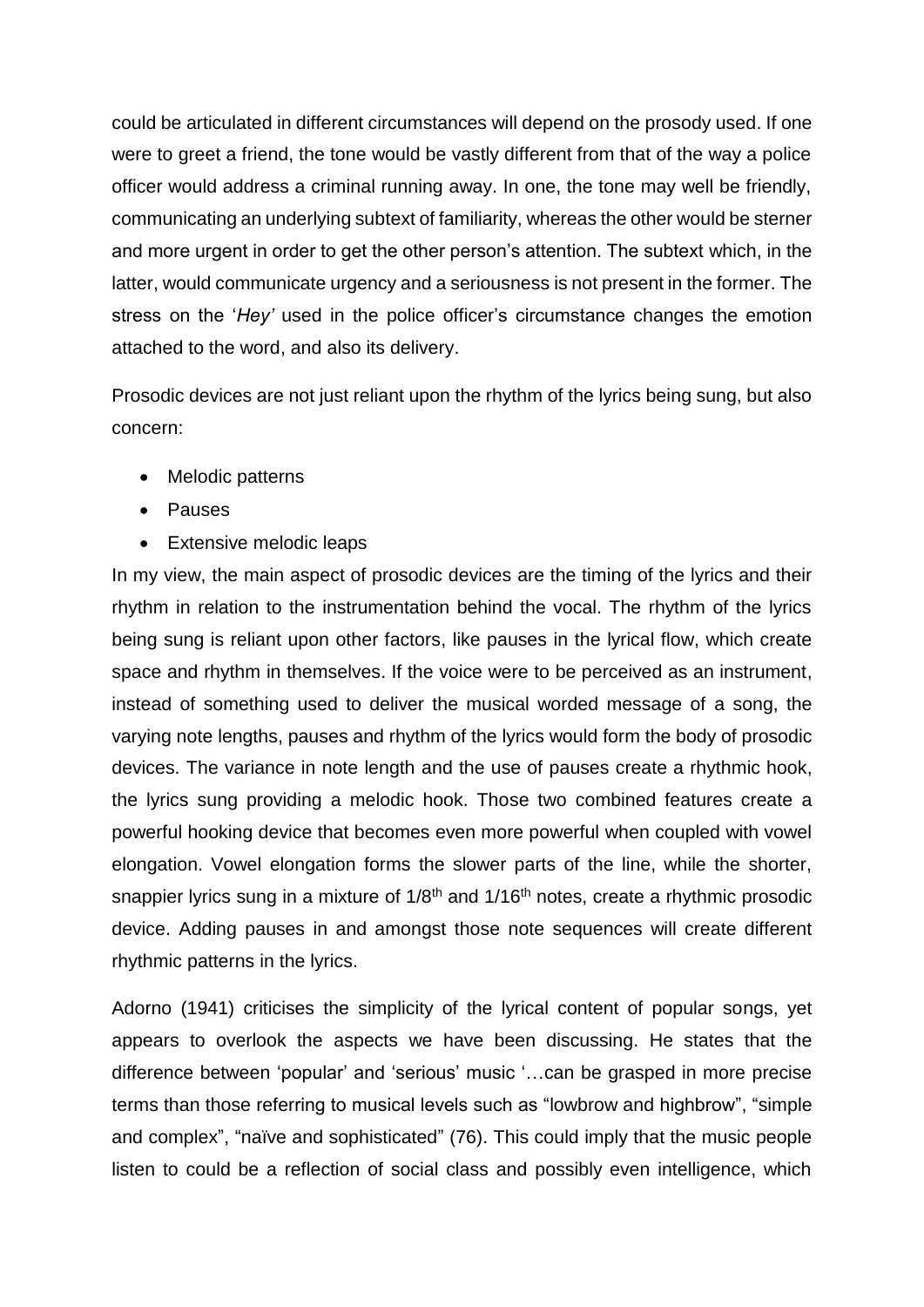would be quite a claim. He goes on to say that standardization and nonstandardization are the key differences between popular music and "serious' music, where popular has the 'negative' attribute of being 'standardized'.

Lyrics could be chosen for their syllabic content. I define 'syllabic content' as how many syllables a word contains. For example, the word '*Understand'* contains three syllables, and come in the form of '*Un'*, *'der'* and *'stand'*. Whilst emphasised lyrics and syllables, or accent patterns, as described by Traut (2005), also have an effect, albeit more an emotional one, they could still have an impact on the memorability of a song. The accent pattern could be used in the word '*Understand'* in a way which emphasises the '*un*' and the '*stand*' part of the song, leaving the '*der*' un-emphasised, which results in '*UN-der-STAND*'.

The use of emphasised lyrics creates emotional energy in the word which could, in and of itself, act as a hooking device. Extensive melodic leaps may be utilised here to improve the chances of the hooking effect. The first two syllables of '*un-der-stand'* could be used to set up a large melodic leap in the final syllable. An example of that is used to great effect in the song 'Chandelier*'* from Sia's 2014 album *1000 Forms of Fear*, where the final syllable '*lier'* is used in high head voice, contrasting greatly with the previous syllables. *'Chan-de'*, which cover three notes, A#3, C4 and C#4, where the final syllable jumps to an elongated F#4. This melodic jump adds to the hooking effect of that particular song line, in part due to the fact the note is so high, but also because this note only occurs in the chorus.

Although there is no particular golden arrangement of notes, in terms of melody or note length and placement with regards to timing, when combined with tasteful melodies appropriate for the song they are being applied to, the more catchy songs use a mixture of 1/8<sup>th</sup>, 1/16<sup>th</sup>, and 1/4 notes, and some dotted variations of those note values.

For example, 'Hey Jude' (which is analysed later in this paper), along with 'We Are Never Ever Getting Back Together', employs both prosodic devices and vowel elongations. As these two popular songs are from different eras, it can be argued that prosodic devices have been used in song writing throughout the modern popular music age, and probably even further back than that. This would help explain how there are so many songs which are different in terms of key, genre and tempo, are memorable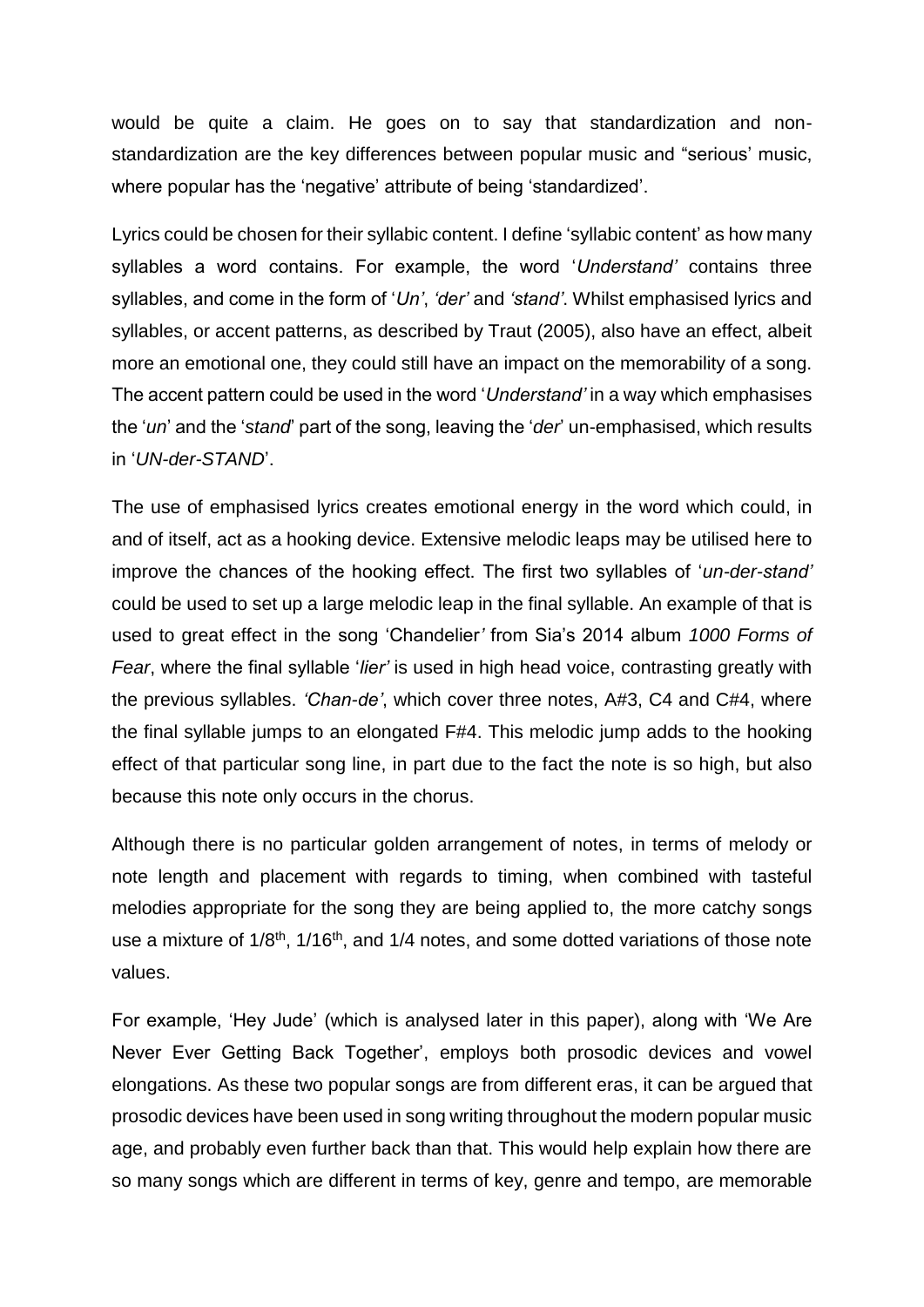and are deemed "catchy". It would also explain, conversely, how some songs sound very similar and corroborate views that *all pop music sounds the same*. This latter point implies that there is a similarity in the prosodic devices being used in the contemporary pop music scene. However, commerce can greatly improve the performance of a song in a chart. Record label backing, and the perks they provide with regards to promotion and distribution, both in terms of advertising in physical and digital formats, all impact a song's chart success.

As well as vowel elongation, Figure 1 also shows the variance in the prosodic devices used in Taylor Swift's song 'We Are Never Ever Getting Back Together'. Regarding the prosodic devices of this chorus passage of the song, the variance of note lengths and pacing of sung notes are complimentary to the song. The diagram demonstrates that a mix of  $1/4$ ,  $1/8$ <sup>th</sup> and  $1/16$ <sup>th</sup> are used in a tasteful rhythmic pattern which gives the chorus an almost nursery-rhyme style flow. This nursery-rhyme style comes from the 1/8th and 1/16th note combination as Swift sings '*are never ever ever…',* where the particular arrangement of 1/16<sup>th</sup> notes in conjunction with their note changes in the middle of the words '*never'*, '*ever'* and the second '*ever'* (where the note changes occurs during the syllabic transitions, as in '*ne-ver'*, where the hyphenation shows the syllabic content of the word itself and also the point of a note pitch change) may also contribute to the hooking, catchy aspect of this chorus line, making it even more memorable.

This lyrical flow is emphasised when used tastefully with elongated vowels, like the '*We'* that begins the chorus, which is a 1/4 note in length. The contrast in note lengths, in conjunction with tasteful melodic choice in terms of vocal melody, could make the hooking aspect even more potent and be more likely to cause the listener to remember the lyrical melody and words. Figure 1 also seems to show a possible pattern in this line of Swift's chorus. The lines '*We are never ever ever…'* and '*getting back together',* which immediately follows the initial phrase, use similar prosodic devices.

Prosodic devices are what I class, in this paper, a primary hooking device. Songs from every genre employ a primary hooking device in some way, shape or form within their lyrics, whether knowingly put there by the song writer or not. The differences between the songs that are deemed catchy and flowing, compared to ones that are not, will be down to how well the song writer uses, among other factors, prosodic devices. The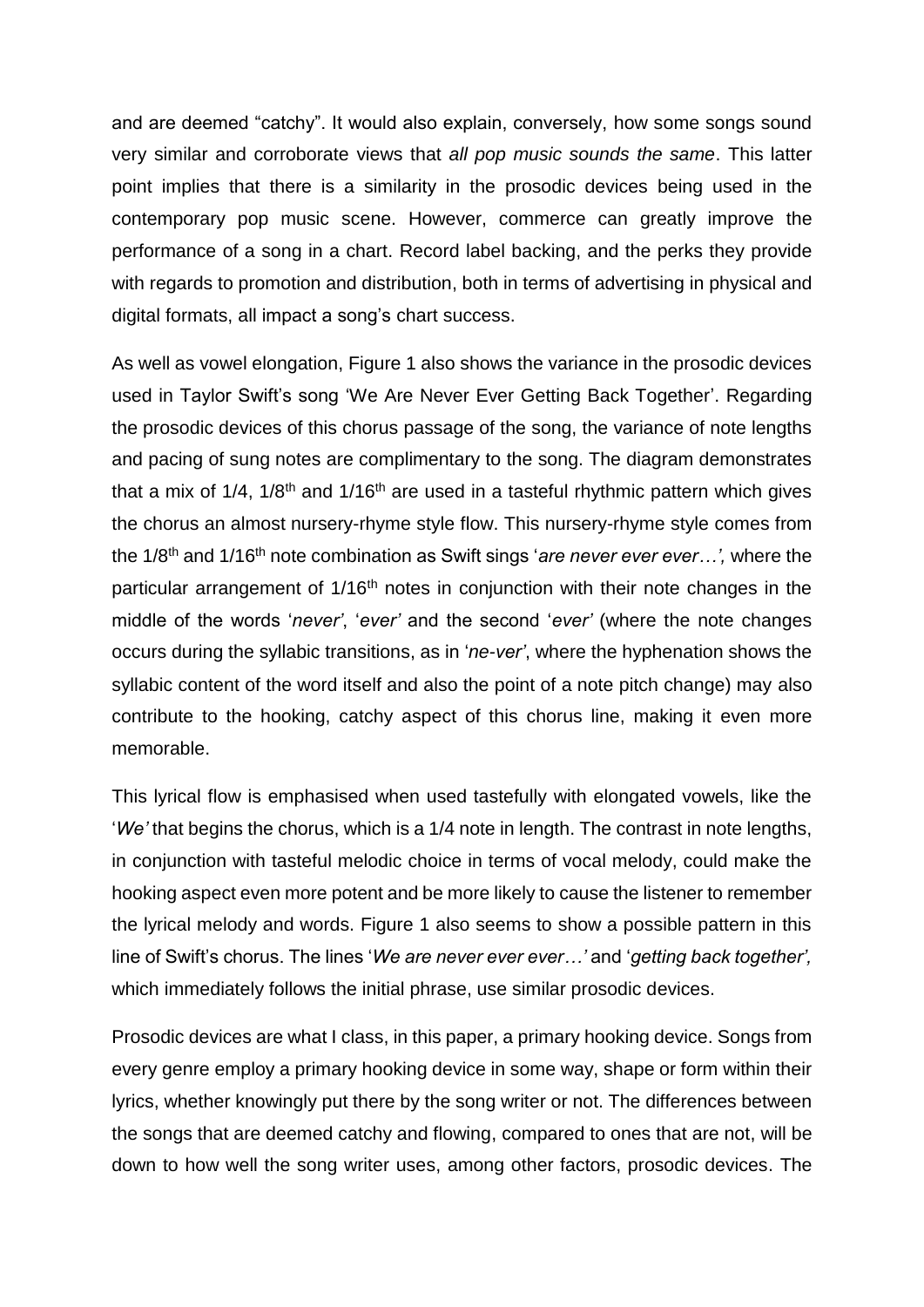way that flowing choruses can be created utilising  $1/8<sup>th</sup>$ ,  $1/4$  and  $1/16<sup>th</sup>$  notes, with vowel elongations at the ends of a lyrical phrase, is something that song writers have been doing throughout many hit songs over the years (Bruno Mars' 'Just The Way You Are' and Maroon 5's 'She Will Be Loved', for example).

The key aspects of prosodic devices are their impact on the rhythm aspect of the lyrics, the melodic progression those lyrics take, and whether they are musically fitting to the song. Other aspects involve attributes such as pauses and significant leaps in melodic notes. Pauses provide room for the instrumentation to shine through, and the musicality of the song to breathe, preventing the listener from getting bored of the vocal element, which also creates a rhythmic element all on its own. The extravagant leaps in melody contrast with what the listener is used to listening, especially in comparison to the rest of the song. That could be used as a hooking device due to the sheer contrast, which may in turn make the song more memorable. Overall, all four aspects of prosodic devices can play a role in creating a catchy song.

Vowel repetition is when a song utilises the vocal more in the way of an instrument rather than that of a human voice. The way this is done is by using vocal sounds which have little to no emotional or communicational meaning, words like '*Woah'* or '*Ohh'*. These vocalisations are usually made with a particular rhythmic pattern which creates an interesting lyrical rhythm and is often compounded with vowel elongation. With regards to the melody of these vocalisations, they usually follow a lead instrumentstyle flow. An example of this in action is the Kaiser Chief's 2009 song 'Na Na Na Na Naa'.

Since this type of vocalisation is monosyllabic, in order to draw out the sound the vowels have to be elongated, by proxy, in order to sustain the sound. This means that the word can be as short or as long as the song needs it to be, which is why backing vocals like this can fit any song: they act like an instrument in the background of the song, hence the term "backing" vocal. This type of vocalisation can act as filler if the song needs a vocal line in between a pre-chorus and a chorus, where the lyrics would not fit the criteria.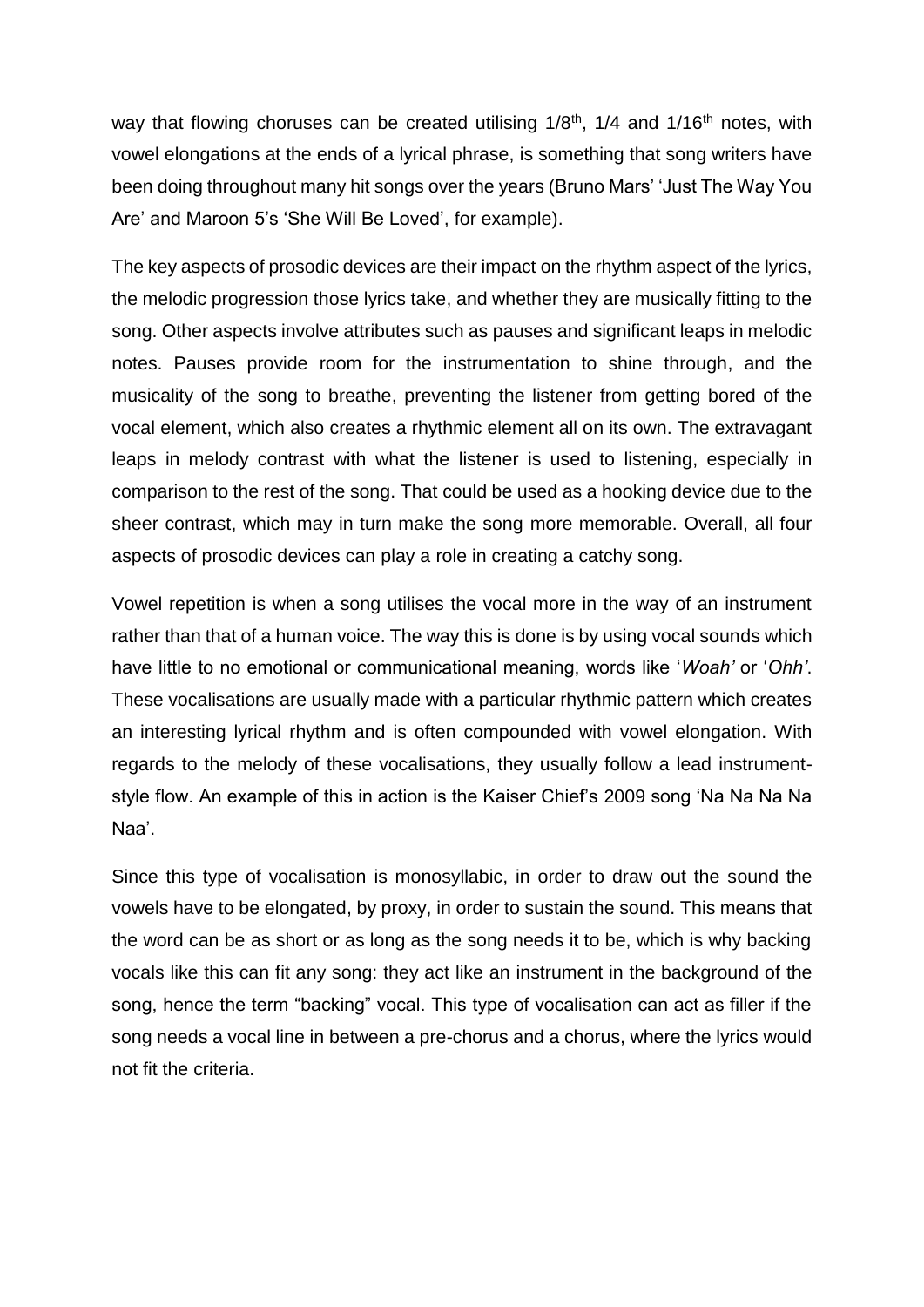Examples of the use of this technique in popular song writing can be found in songs from the present and the past, with one example being 'Hey Jude'. The first instance of vowel repetition occurs at 1 minute 22 seconds into the song, and lasts until 1 minute 29 seconds. Here, there a series of '*Na'*s used to follow the piano melody being played behind it, where vocal harmonies are used to reinforce the lyrics. The chorus of this song also utilises vowel repetition at 3 minutes 8 seconds until the song fades away at 7 minutes 3 seconds. The lyrics here are '*Na na na, na na na na, na na na na, hey Jude',* and are repeated in the back ground of the song as instruments and free form vocal improvisations are added over the top. In this case, the vowel repetition has morphed from being a lead vocal line into a hybrid backing/lead vocal line.

The advantage of this kind of song lyric is that it does not have a linguistic meaning, since it is simply a vocalisation (it could be suggested that this kind of lyric is only part of a word and has no implicit meaning). Additionally it can be sung by people from places where English is not the native language. The vocalisation can be recognised by people as just a noise that the singer is making, which does not necessarily have to be translated due to the word having no emotional or linguistic meaning. This means that someone who knows no English can still sing along to the 'Hey Jude' chorus by imitating the '*na'* sounds being sung. It is also a good example of how a vocalisation, instead of a worded lyric, can be used as a hooking device in a chorus and, theoretically, anywhere else in a song's structure. Figure 2 shows a visual representation of how vowel repetition is working in 'Hey Jude'. This means, potentially at least, that the part of the song where vowel repetition techniques are used could be universally catchy, regardless of the listener's native tongue, since no act of translation is necessary to process the lyrics. This may also explain how some songs, by Englishsinging bands, have been worldwide hits, not only to English-speaking audiences, but also in countries where English is not a primary language.

Figure 2 is a great example of how vowel repetition is made to create a catchy chorus as 'Hey Jude' also uses vowel elongation and lyrical rhythm, in conjunction with vowel repetition, to further enhance its catchiness. As Figure 2 shows, the chorus is made up of a broad spectrum of note lengths including  $1/2$ ,  $1/4$ ,  $1/8$ th and  $1/16$ <sup>th</sup> notes, which form an interesting rhythm.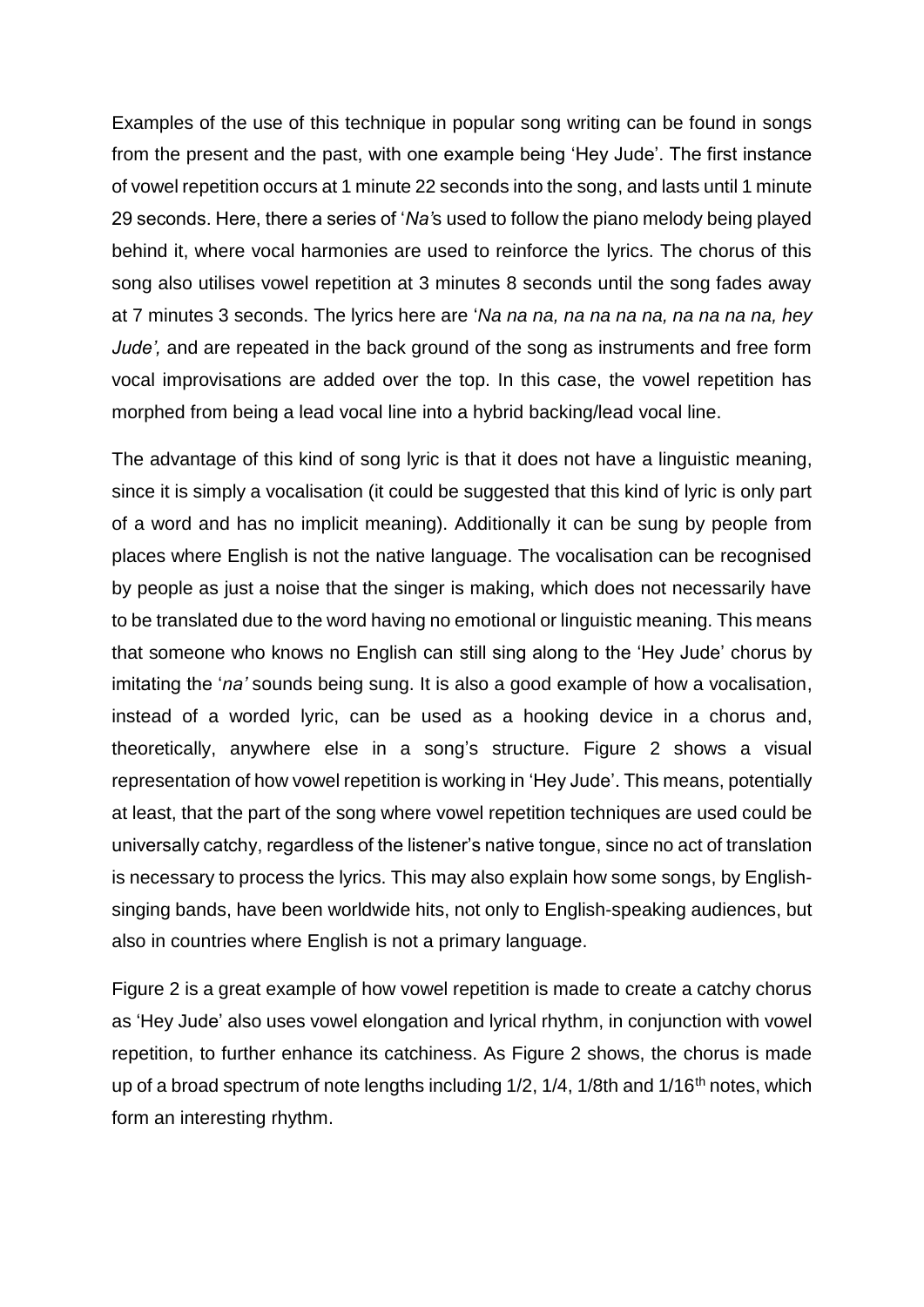Vowel repetition is something which can appear in just about any genre, just like motivic reiteration. It can be found in pop records, rap, and punk rock, where it has been used to profound effect, creating a memorable part of the song which sticks in the listener's head, enabling them able to sing along to it. Like motivic reiteration, it is also a secondary hooking device and, as such, does not appear in every catchy song. Nonetheless, it is utilised in others to great effect. Even without vowel repetition, songs can be deemed catchy - however, it can enhance the audience's ability, and the likelihood of it happening, to sing along during the song segments where it is present.

This is partly due to the fact that when words like '*Ohhh'* or '*Ahhh'* are used in songs, the voice is being used instrumentally rather than linguistically. Emotion can be derived from the delivery of the vocalisation or such sounds being sung; this means that vowel repetition, delivered in songs like 'Hey Jude', can be interpreted regardless of the listener's native tongue. The song may be sung in English and the lyrics may make no linguistic sense to a non-English speaking listener, but they may understand the emotions due to the delivery of the vocal and the tone of the singer's voice, even more so when the '*Na-na na-na'* vowel repetition section comes around, because those vocalisations are not words with linguistic meaning. They transcend the language barrier since they have no linguistic message, which, in turn, means that any person of any language could, arguably, sing along by listening to the melody and rhythm of the vocalisations; just repeating the vocalisation of the singer.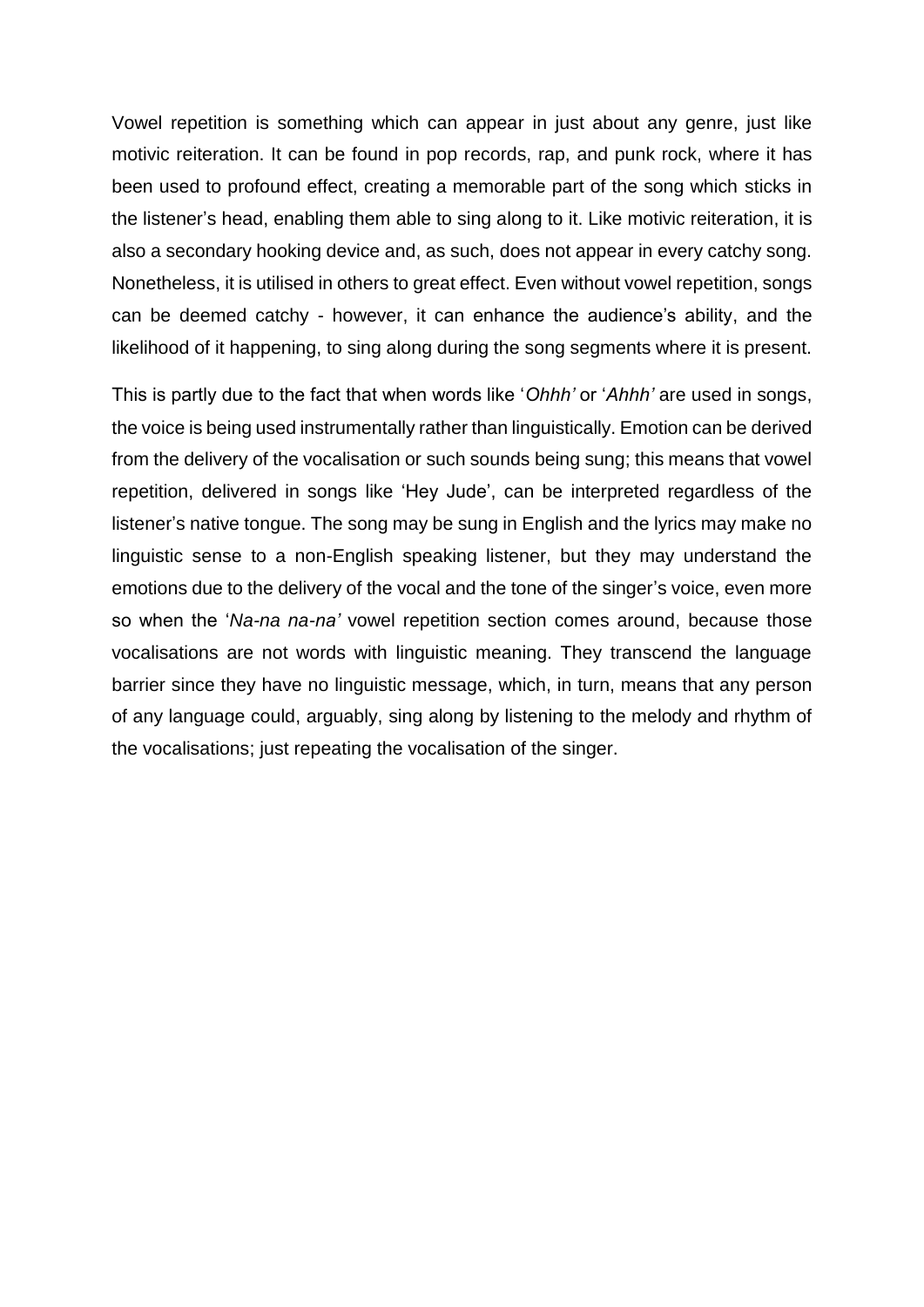

Note length is represented in a visual medium by the red and black bars below the lyrics. Musical terminology for the note lengths are written below the aforementioned bars.

The hyphenations in the lyric line represent the 'Na' sound being elongated, the length of which are determined by the amount of hyphenations, by the coloured bar beneath the lyrics and also by the note length below that. The lyrics are placed in relation to the sung note, so the first 'Na' is represented by the F2 note played at the start of bar 1.

#### Figure 2: Vowel Repetition in the chorus of The Beatles' 'Hey Jude'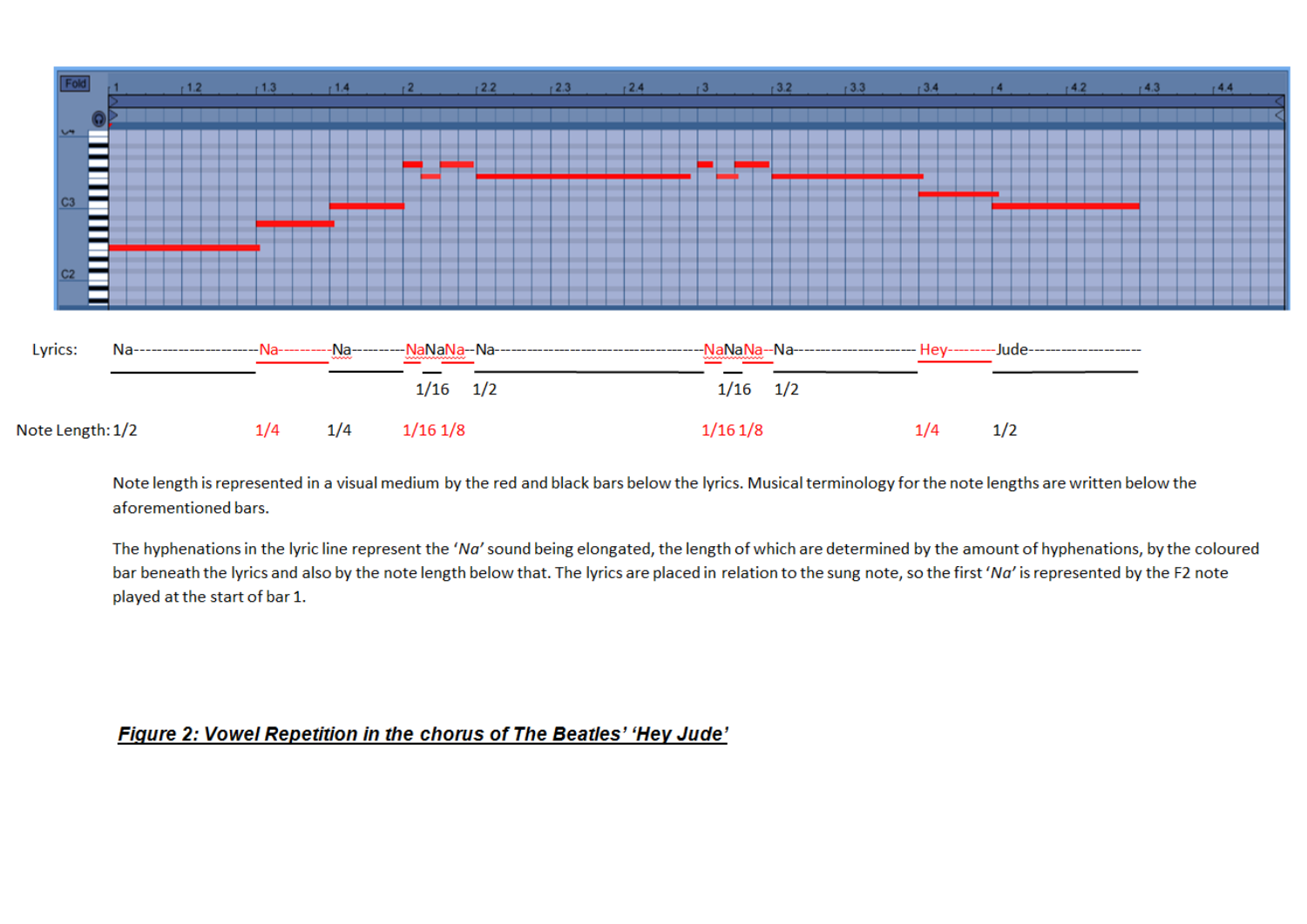#### **Motivic Reiteration**

Motivic reiteration is another secondary hooking device, like vowel repetition, that can act in tandem with the primary hooking devices, vowel elongation and prosodic device of lyrical rhythm. Motivic reiteration really becomes effective when the phrase being repeated has vowel elongation and an interesting lyrical rhythm integrated into it. Therefore, when repeated, with two primary hooking devices already working in it, it will further amplify the memorability of the phrase. Motivic reiteration could be defined as a four bar phrase which is repeated one or more times. The length of the bar being repeated doesn't appear to matter too much, so long as the phrase isn't too long. The song's tempo is a factor that could, potentially, make a four bar phrase too long or too short for the listener to remember, or sing along to.

Motivic reiteration does not appear in every pop song, hence its status as a secondary hooking device, but elements of it are present in the majority of them. The repeating element may be instrumental. In EDM, for instance, repeating synth patterns are commonplace, along with drum loops, especially in the song's chorus. The repeating element of a song doesn't necessarily have to occur in quick succession. A chorus repeating in the same manner after a 16 bar verse is still a repeating phrase.

In *The Manual*, Cauty and Drummond (1988) discuss how to create a number one hit. They highlight the process they went through to produce their hit song 'Doctor in' the Tardis'. As part of that process, it appears, commerce is a factor that needs to be considered when creating a song which is catchy. Even though the music industry has changed since the time of writing of *The Manual*, with the advent of platforms including YouTube and SoundCloud (amongst others) where the work of artists can be heard, the process of how record labels promote songs may have very similar foundations as are described in *The Manual*. Cauty and Drummond suggest a song writer aspiring to write a hit should '…watch Top of the Pops religiously every week and learn from it. When the time comes it is through TOTP that you will convince the largest crosssection of the British public to go out and buy your record' (18). Such a sentiment would indicate that a sense of business is needed in the manufacture of a number one hit, requiring song writers to create something their audience will experience with some level of familiarity.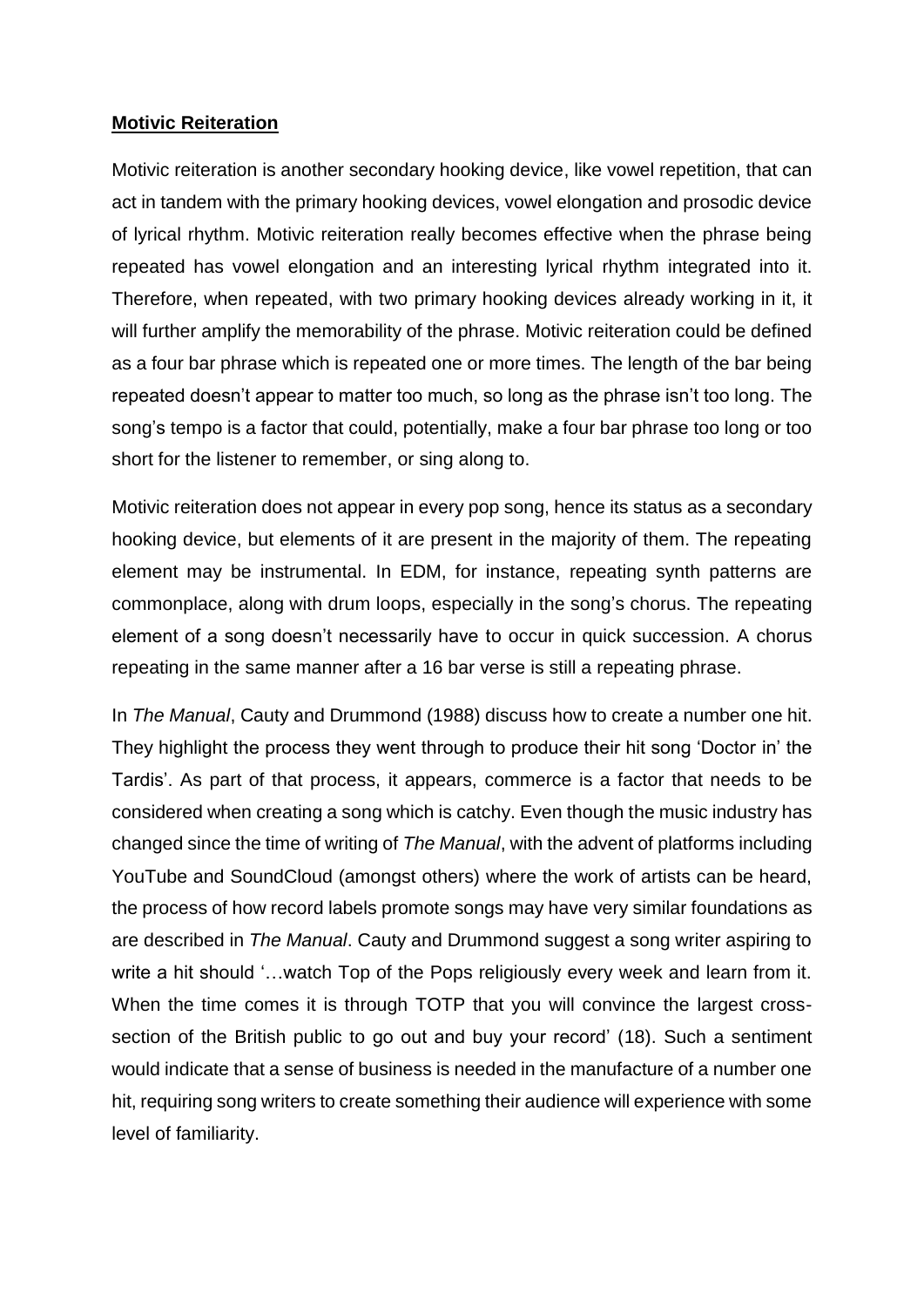If a band is pushed by a record label, then they will get more airplay, more time on TV playing live, and more opportunities to play at festivals and venues which will, consequently, increase their reach, far more than if an indie band had a catchy song but only played on the club circuit. The promotional advantages of a record label backing a band is distinct and will, more than likely, impact sales in a hugely positive way; meaning that more people hear the band and become fans as a result. If there was no promotion and the band were only touring around one county of the UK, they may only end up charting with their catchy song after a longer period of time than if a record label were backing them, and funding them, through national and/or international promotion. On the internet, sites like SoundCloud, YouTube and VEVO may also affect how a band is heard. In a YouTube setting, the band may be stumbled upon through a related video, or through a promotional advert on VEVO – pushed by the band's record label.

Another example of a song which utilises motivic reiteration is Two Door Cinema Club's 2010 song, 'This is the Life'. This particular song's chorus is made up of five repetitions of the title line of the song, as shown in Figures 3a and 3b. The melodic structure and rhythm of the title line is repeated until the fifth time, where it becomes 'This is the life then who'd argue?' and uses the a familiar pattern of notes: 1/4 note,  $1/8$ <sup>th</sup> note,  $1/8$ <sup>th</sup> note,  $1/4$  note, adjusted to  $1/4$  note,  $1/8$ <sup>th</sup> note,  $1/8$ <sup>th</sup> note, 1/8<sup>th</sup> note,  $1/8$ <sup>th</sup> note,  $1/8$ <sup>th</sup> note, dotted  $1/4$  note, and finally a dotted  $1/2$  note. This variance is used to bring the chorus line to a musically appropriate ending. The reiteration of the title line in the same melody and rhythmic pattern could be argued as being the primary hooking points, which helps the chorus become more ingrained in the listener's mind. It would appear that a common factor between more recent pop songs is such a pattern in the chorus.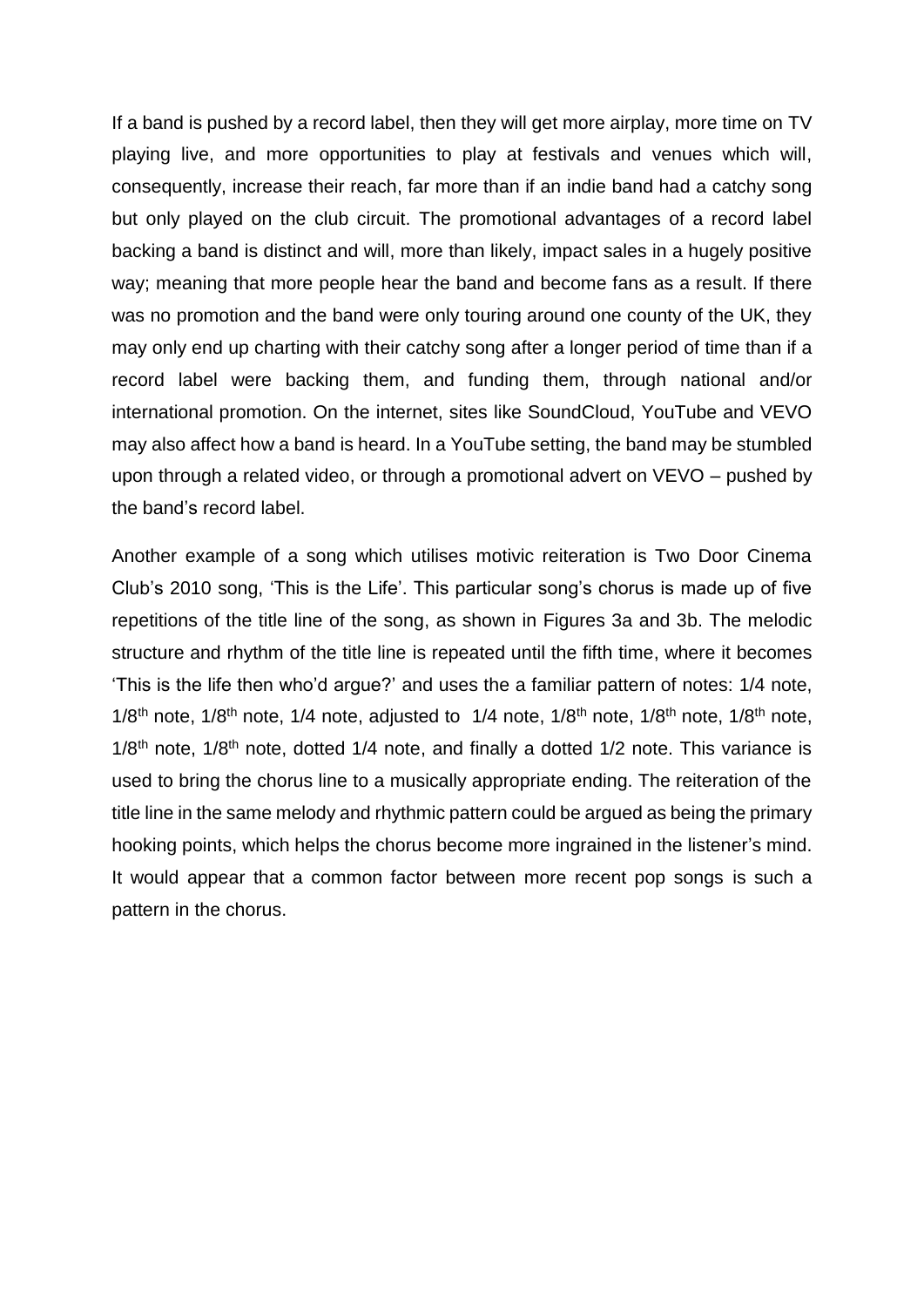

Note length: 1/8 1/8 1/4 1/8 1/81/4 1/4 1/8 1/8 1/4  $1/4$   $1/8$   $1/81/4$ 1/4 1/8 1/81/4  $1/4$ 1/8 1/81/81/8  $D1/4$  $D1/2$  $1/8$ 



Figure 3a and 3b: Vowel Repetition in the chorus of Two Door Cinema Club's 'This Is The Life'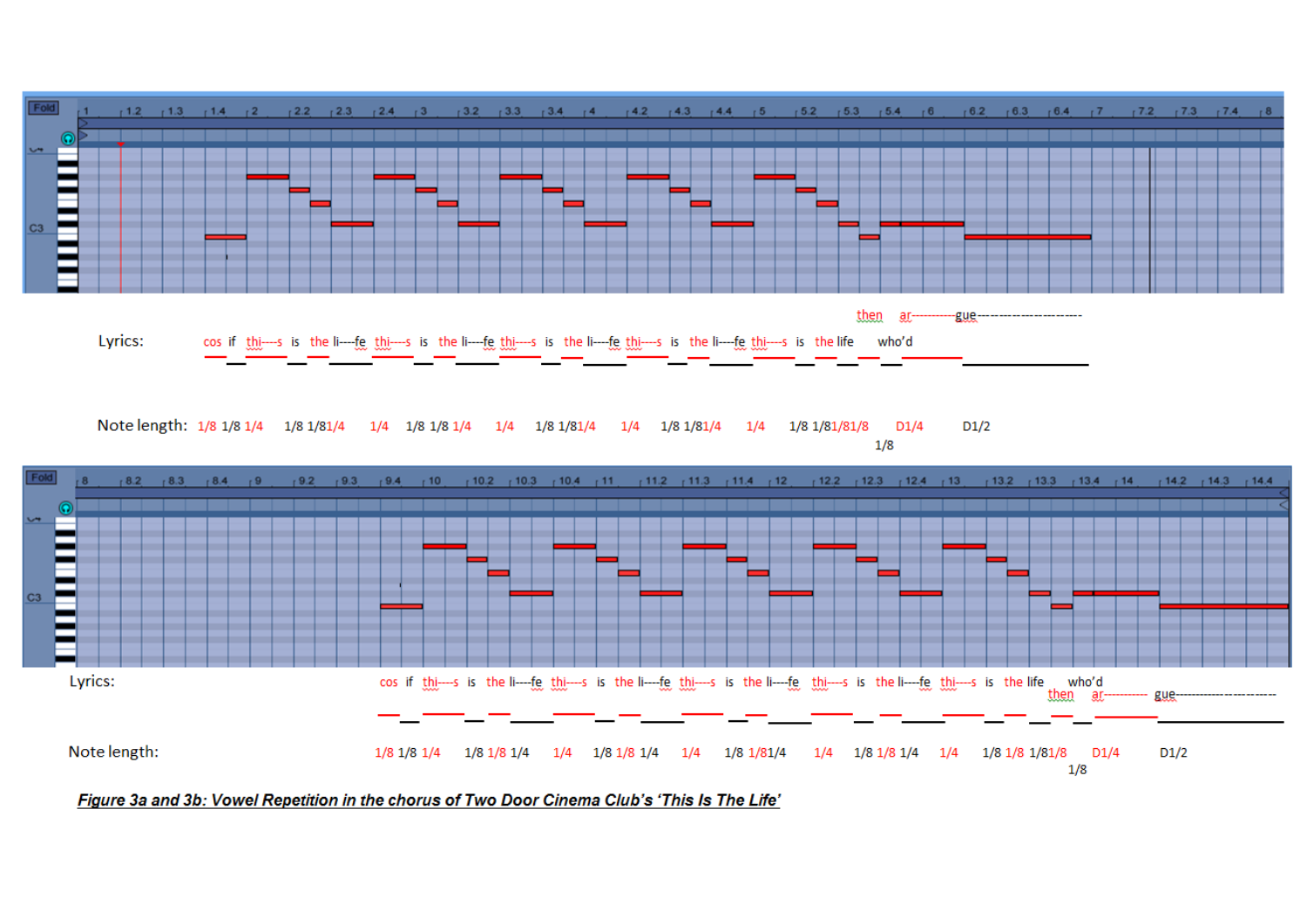Motivic reiteration is something which appears across songs in just about every genre, from pop songs to indie rock (as can be seen from the examples examined earlier), and is used to great effect in modern music when creating a song which stands a good likelihood of being deemed catchy to listeners. As a secondary hooking device, it doesn't necessarily appear in every single song that is deemed catchy. Although a song can be quite infectious without blatant lyrical motivic reiteration, melodic motivic reiteration is present in the vast majority of songs. For instance, it is likely that a verse and chorus will have a chord structure that repeats for a certain amount of time over a series of bars, which is a type of repetition, or even a chorus melody which is reiterated for a few bars. When the segment is repeated, the listener has already heard it and is more likely to remember it. In lyrical terms, reiterating a phrase, as in the Two Door Cinema Club example, is a great way of getting a chorus melody to stuck in a listener's head, and is a very simple effect to achieve.

The melody doesn't necessarily have to stay the same. In Mark Ronson and Bruno Mars' 'Uptown Funk' the melody for the first two vocalisations of '*Don't believe me just watch*' have the same melody; although the second two are higher in pitch, both are very similar in terms of prosodic rhythm. This is, arguably, one of the most basic tools song writers can use in order to create a song which has the potential to be memorable.